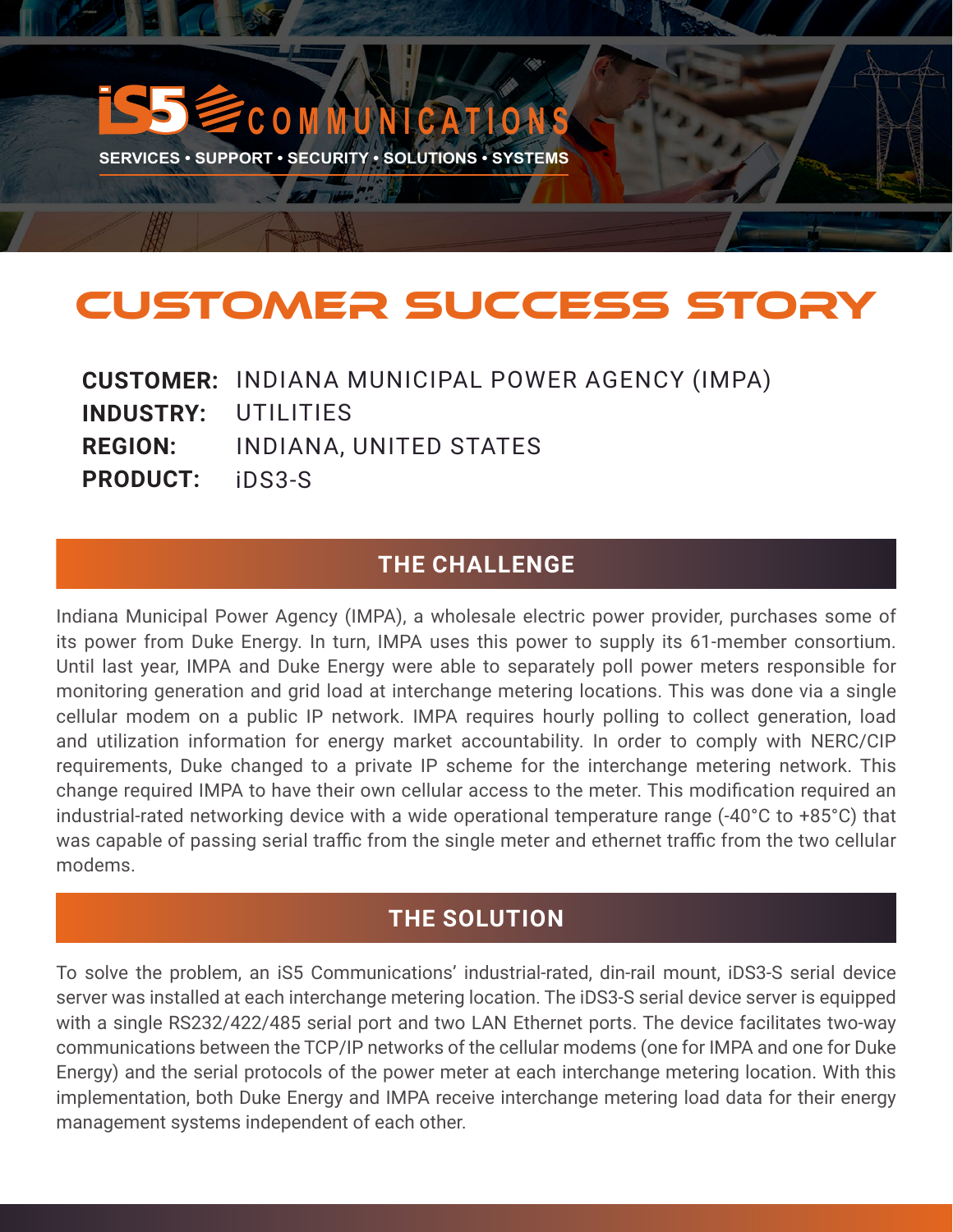Key time-saving benefits were realized during the iDS3-S commissioning process through the management interface's intuitive configuration wizard and the use of scripts. This process provided a consistent method to configure the devices and helped minimize errors during the setup. Another benefit of the deployed iS5Com solution was a noticeable performance increase over the prior network set up.

# **BENEFITS**

- **• 100% visibility** to meter data that feeds into IMPA's energy management system independently of Duke Energy.
- **• 100% accessibility** by IMPA to the power meter through the iDS3-S serial device server.
- **• 100% reliability** of the utility grade hardened iDS3-S device will provide long term performance at interchange metering locations where temperature extremes are a key factor.
- **• Easy to Use** iDS3-S Management application interface wizard simplifies large network rollouts with minimal site visits. Future configuration changes, if necessary, can be done remotely and on a large scale through the use of scripts.
- **• Secure remote access** to the iDS3-S device configuration is facilitated through HTTPS and SSH.



# "

*Mitch Reeves, Metering and Safety Manager, IMPA: "We are very pleased with the performance of the iDS3-S. The iDS3-S outperforms our expectations. The operating temperature range makes it a one device solution for multiple environmental condition scenarios. I will be recommending this product."* "